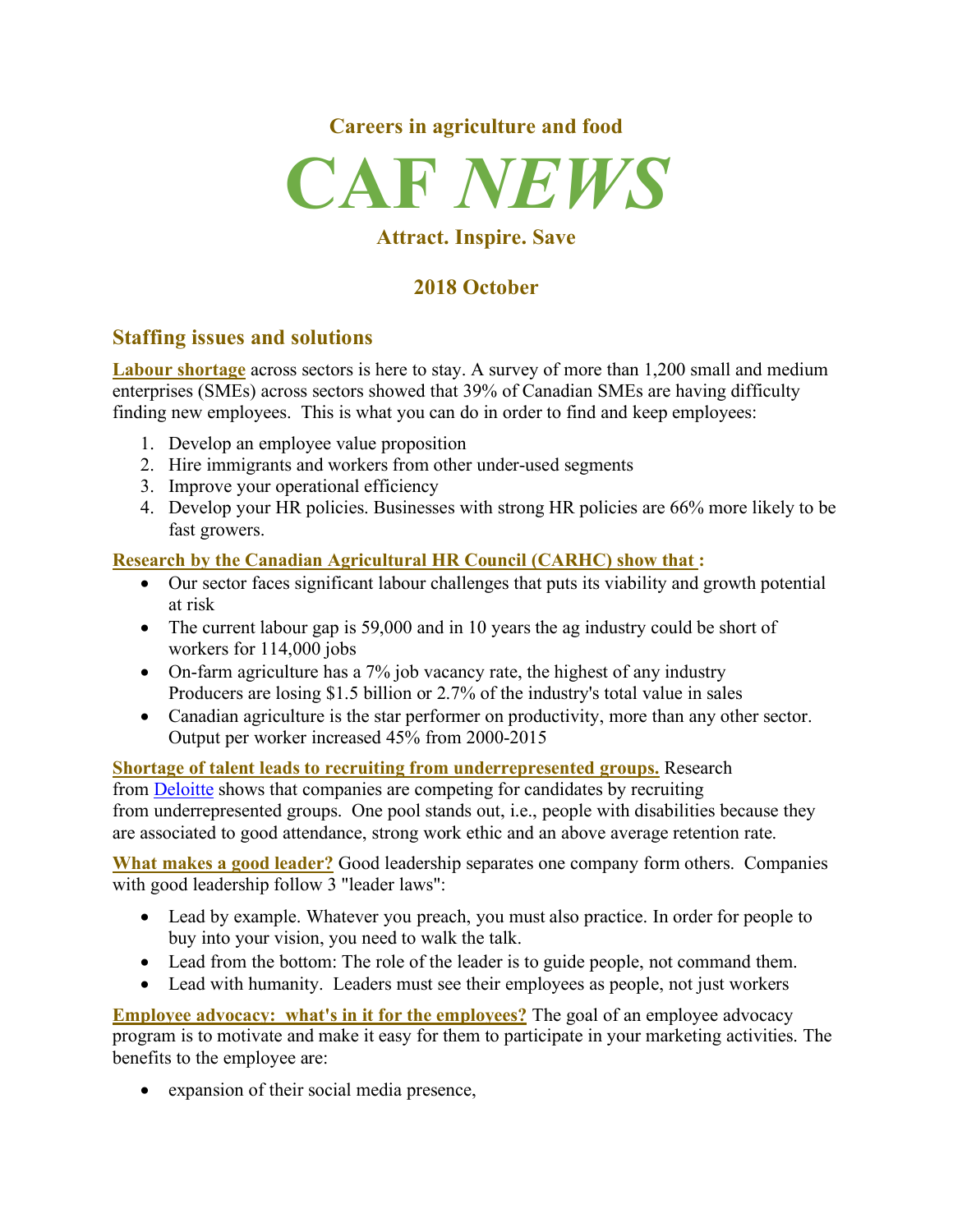- they learn what's important to your organization, which leads to a stronger connection to you.
- by sharing your company's content, they learn what other departments are doing which allows for everyone to be on the same page

**Subsidies** (for various activities that include hiring employees and or consultants, e.g., CAF)

### **National**

**Canada Job Grant.** It helps employers train new or existing employees for jobs that need to be filled. It provides two-thirds of the cost of training, up to a maximum of \$10,000 per grant to businesses of all sizes, industries and regions. Businesses with 50 or fewer employees could also benefit from flexible arrangements, e.g., count wages as part of their employer contribution.

**AgriMarketing Program: Small and Medium-sized Enterprise Component.** This program focuses on Small and Medium-sized Enterprise (SME) to provide support for international initiatives. Funding is to help implement international export plans, which include promotional and market development activities.

**Career Focus Program.** It provides up to \$14,000 to organizations for the creation of agricultural internships that provide career-related work experiences for recent graduates. **ATTN!** Applications will be accepted as of 10:00 a.m. EDT on November 1, 2018. Projects can start on April 1, 2019 with the possibility of starting earlier based on available funding. Submit your application now even if you don't have your candidate right now. CAF will help you find him/her before your project starts. Applications are reviewed on a first come, first served basis as long as funds are available.

#### **Quebec**

**Accompagnement-conseil stratégique**. This program offers customized services for: Growth management, Expansion planning and other challenges.

#### **Saskatchewan**

**Agriculture Development Fund (ADF)**. It supports research for the development of solutions to problems that limit production and processing in Saskatchewan. Funding covers students, postdoctoral fellows, technical assistants, consultants, travel and other. Examples of projects:

- Create more feeding and nutrition options for livestock producers or new crop cultivars for growers;
- Use Saskatchewan agricultural products as ingredients for food and bioproducts.

#### **Alberta**

**Summer Temporary Employment Program (STEP).** Wage subsidy for Alberta employers to hire high school or post-secondary students into summer jobs, i.e., \$7/h minimum of 30 h/w. Next competition should run Jan- Feb 2019.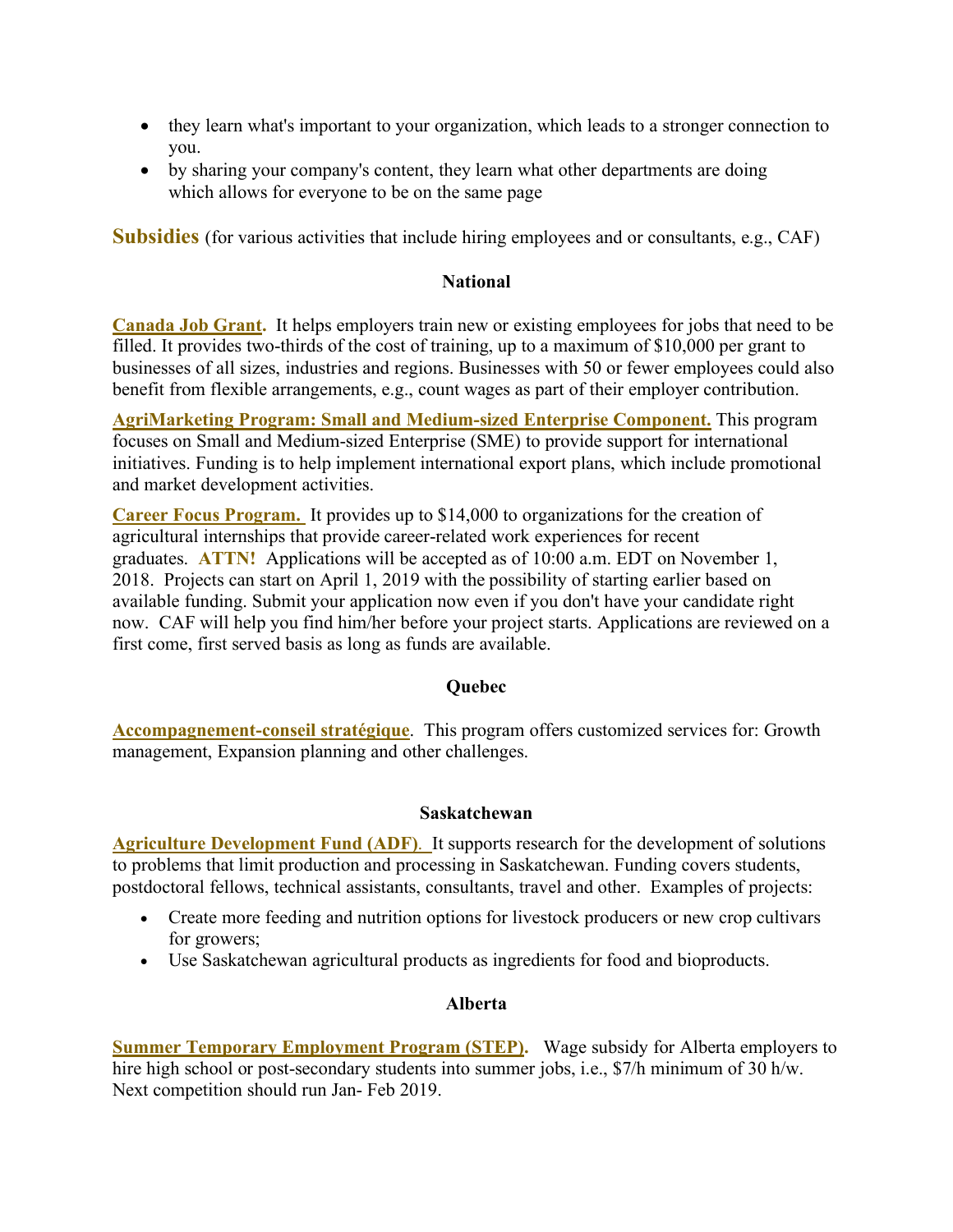**Canada-Alberta Job Grant**. Funding to train employees. Employers contribute one-third of the total training costs for existing employees. Government contributes two-thirds of the cost to a maximum of \$10,000 per trainee per fiscal year. If hiring and training an unemployed Albertan, up to 100% of training costs could be covered, up to \$15,000 per trainee.

**Workforce Strategy.** Retention Improvement Grant. It provides funding for employers to contract consultants to review, improve and develop retention strategies in order to reduce worker turnover and address workforce stability.

- Eligible Activities: Human Resource expertise to identify and coach on retention strategy development, retention improvements and supervisory training.
- Eligible Expenses: Consulting fees paid to a third-party consultant (e.g., CAF) to complete eligible activities.
- Funding: 80 percent of eligible up to a maximum of \$25,000 per applicant, April 2018 to March 2019.

### **British Columbia**

**Agri-Food Environment Initiative**. Funding is for projects that deal with a wide range of environmental issues including, but not limited to, projects addressing impacts of agricultural practices. Funding may be up to a maximum of 85% of costs.

**The Canada-BC Agri-Innovation Program**. It provides funding for industry, academia, food processors, retailers and others for late-stage research projects; pilots and demonstrations; as well as the commercialization and adoption of innovative products, technologies and practices for the agriculture, food or agri-products sector. Eligible projects may be funded up to 75%

### **Marketing and sponsorship opportunity - CAF**

- Logos on CAF Newsletter: \$200/issue
- Your logo as sponsor of one or two of CAF's facebook pages can help you attract attention to your opportunities. Your logo will be inserted on the page as the profile picture. Costs: on one page: \$200/wk or \$700/m, on two pages \$,1050/m

**Resumes.** 12 complimentary resumes from candidates in a wide spectrum of sectors and level of experience.

**Training opportunity: Strategies for Managing Risk - Protect yourself and your organization.** Learn more about organization development. Register using the attached. Topics include: Risk Associated with Board Involvement, Parliamentary Procedures, Understanding Financial Statements, Funding to Support Risk Reduction, Legal Considerations.

Laura Lazo, Ph.D. $CAF$